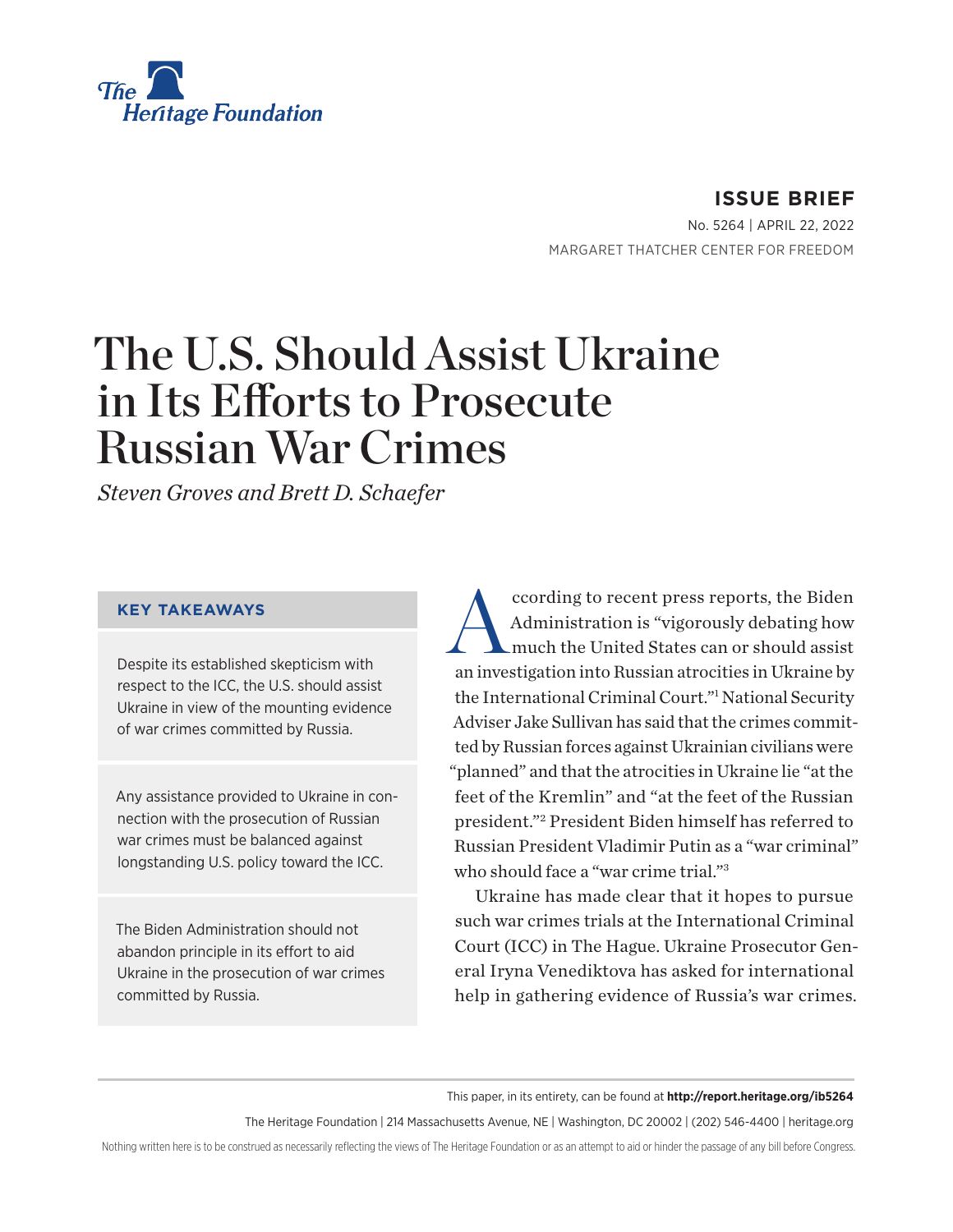<span id="page-1-0"></span>The Biden Administration should heed Ukraine's call for assistance, but it should also acknowledge and act consistently with longstanding U.S. policy under multiple Administrations to oppose ICC assertions of jurisdiction over non-parties to the Rome Statute, the court's founding treaty[.4](#page-5-0)

#### Ukraine, Russia, and the ICC

Neither Ukraine nor Russia is party to the Rome Statute of the International Criminal Court. However, Ukraine formally accepted ICC jurisdiction in its territory after the Russian invasion of Crimea and has pledged to cooperate with the ICC for an indefinite duration. Ukraine's first acceptance was time limited from November 21, 2013, to February 22, 2014.<sup>5</sup> Its second acceptance of ICC jurisdiction was open-ended and requested for "the purpose of identifying, prosecuting and judging the perpetrators and accomplices of acts committed in the territory of Ukraine since 20 February 2014."[6](#page-5-0)

After a preliminary investigation, ICC Prosecutor Karim Khan announced in February 2022 that he would seek to open a full investigation, stating that "there is a reasonable basis to believe that both alleged war crimes and crimes against humanity have been committed in Ukraine.["7](#page-5-0) If the court approves the investigation, its scope could encompass alleged crimes in Ukrainian territory—whether committed by Russia, Ukraine, or another party—dating back to the original request[.8](#page-5-0)

There is considerable evidence that crimes have been committed by Russian forces in Ukraine. The U.S. has an interest in ensuring that those responsible are held to account. The Biden Administration should therefore assist Ukraine in collecting and preserving evidence of Russia's crimes.

The U.S., however, must do so in a manner consistent with its views regarding the scope of the Rome Statute. The long-held bipartisan position of the U.S. is that the ICC does not have jurisdiction over any country unless that country has ratified the Rome Statute, has voluntarily submitted to the ICC's jurisdiction, or is referred to the court through a U.N. Security Council resolution. The U.S. has maintained this position since the 1990s, when the Rome Statute was negotiated.

The U.S. adopted this position for several reasons.<sup>[9](#page-5-0)</sup> One prominent concern was that the ICC might pursue politicized investigations. This concern has been amply justified by the ICC's investigations into alleged U.S. war crimes in Afghanistan and its investigation into Israel's alleged war crimes in the Palestinian territories. In both instances, the ICC asserted jurisdiction over non-parties. Worse, in both instances, the court ignored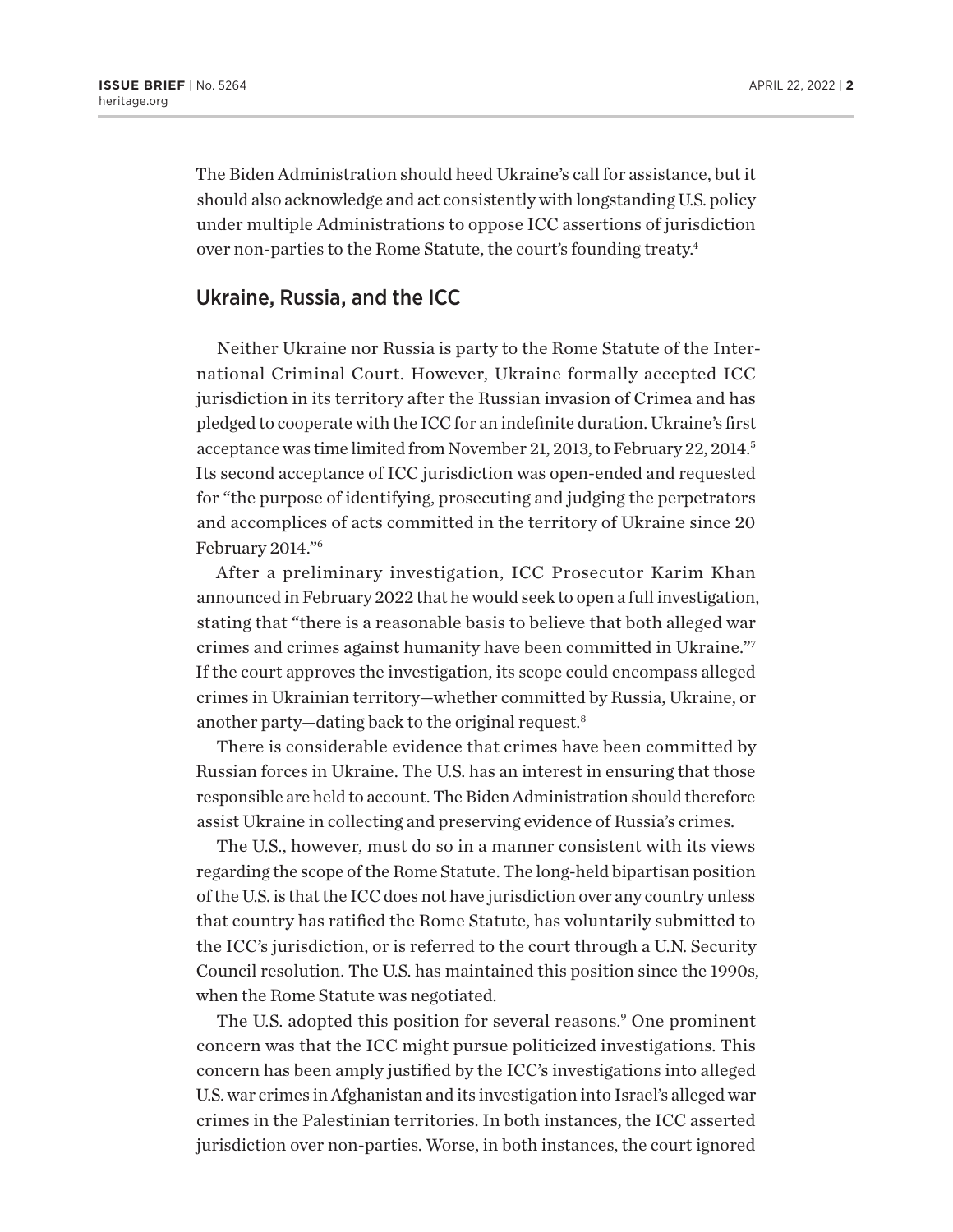<span id="page-2-0"></span>the complementarity standard outlined in the Rome Statute under which the ICC is supposed to be a court of last resort and yield to national authorities.[10](#page-5-0) Only if national authorities are unable or unwilling to carry out fair proceedings should the ICC assert jurisdiction. Both the U.S. and Israel thoroughly investigate all allegations using independent mechanisms and have demonstrated their willingness to hold individuals accountable if crimes are proved.<sup>[11](#page-5-0)</sup>

Nonetheless, the U.S. has taken actions in the past to support various ICC prosecutions, including abstaining on a U.N. Security Council referral of the situation in Sudan to the ICC and voting in favor of a resolution referring the situation in Libya to the ICC. In addition, the U.S. has turned individuals sought by the ICC over to the court and allowed the State Department's Rewards for Justice Program to be used for information leading to the arrest of individuals sought by the ICC. These efforts are well-intentioned and consistent with America's desire to assist ICC efforts "to bring to justice…foreign nationals accused of genocide, war crimes and crimes against humanity.["12](#page-5-0)

Notably, these actions preceded the 2017 ICC decision to open an investigation into alleged crimes against humanity and war crimes committed in Afghanistan, including allegations against Americans, which led the U.S. to reassess its relationship with the court. The prosecutor's 2021 decision to "deprioritize" alleged crimes by U.S. forces in its investigation does not erase the potential for similar situations in the future.<sup>[13](#page-5-0)</sup>

The Biden Administration should not abandon principle in its effort to aid Ukraine in the prosecution of heinous war crimes committed by Russia. Unlike the U.S. and Israel, there is very little chance that Russia will engage in a good-faith effort to investigate crimes allegedly committed by its forces in Ukraine and prosecute those responsible. Thus, if justice is to be had, it falls to Ukraine to pursue it. As is its sovereign right, Ukraine has accepted the jurisdiction of the ICC. The U.S. need not endorse ICC jurisdiction over Russia in supporting Ukrainian efforts to ensure justice and accountability. The U.S. should collect and preserve evidence of crimes and share that evidence with Ukraine. It is up to Ukraine to choose the mechanism of justice, whether it is domestic courts, the ICC, or some other arrangement.

### What the U.S. Should Do

Any assistance provided to Ukraine in connection with the prosecution of Russian war crimes must be balanced against longstanding U.S. policy towards the ICC. With this caveat in mind, the U.S. should: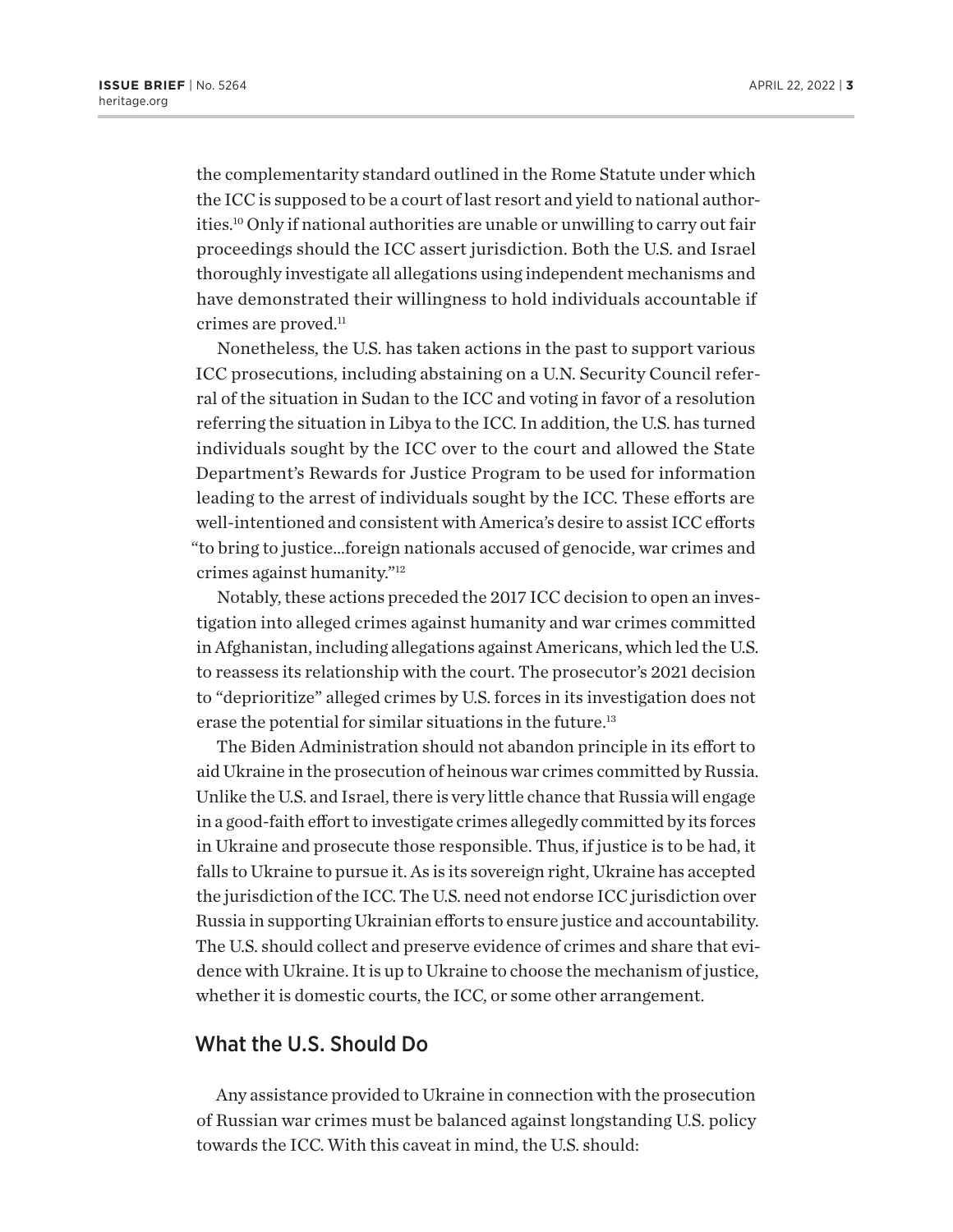- <span id="page-3-0"></span>**Assist Ukraine, not the ICC.** The Biden Administration must walk a fine line in providing assistance to Ukraine without giving support to an ICC prosecution against a non-party to the Rome Statute. Although some will consider that fine line a distinction without a difference, the U.S. must maintain its principled objections to ICC assertions of jurisdiction over non-parties such as itself and Israel. This may be achieved by providing intelligence, information, and other support directly to Ukraine through its prosecutor general. Ukraine may make its own sovereign decisions regarding how best to utilize U.S. information, whether in its own domestic courts; a "hybrid" tribunal (a court of mixed composition and jurisdiction, encompassing both national and international aspects and usually operating within the jurisdiction where the crimes occurred); or the ICC.
- **Reiterate that the U.S. will not ratify the Rome Statute and rejects ICC claims of jurisdiction over U.S. persons.** Providing information or intelligence for an ICC investigation of Russian war crimes could give the impression that the U.S. recognizes and consents to the court's jurisdiction, the negative consequences of which could include increasing the legal vulnerability of U.S. persons in the future and undermining the principle of state consent in international law. As part of any assistance to Ukraine to prosecute war crimes against Russia, the Biden Administration should publicly reassert that the U.S. will not seek to ratify the Rome Statute, that it supports the Bush Administration's "un-signing" of the Rome Statute, and that the U.S. will not recognize ICC claims of jurisdiction over U.S. persons.

## Conclusion

Ideally, Ukraine (with the assistance of the U.S. and other allies) would bring war crimes cases in its own courts against Russia once current hostilities have ceased. Such an exercise of sovereignty by Ukrainians on Ukrainian soil carries more credibility than an international tribunal to which Russia is not a party. However, Ukraine has indicated through its acceptance of ICC jurisdiction that it believes the ICC will be more effective in holding Russia accountable. This is debatable, given the ICC's dubious record, but it is also understandable.<sup>14</sup> Russia is a powerful nation and has demonstrated disregard for Ukrainian sovereignty. Ukraine obviously believes that Russia will have a harder time dismissing the International Criminal Court than it would have dismissing Ukrainian courts.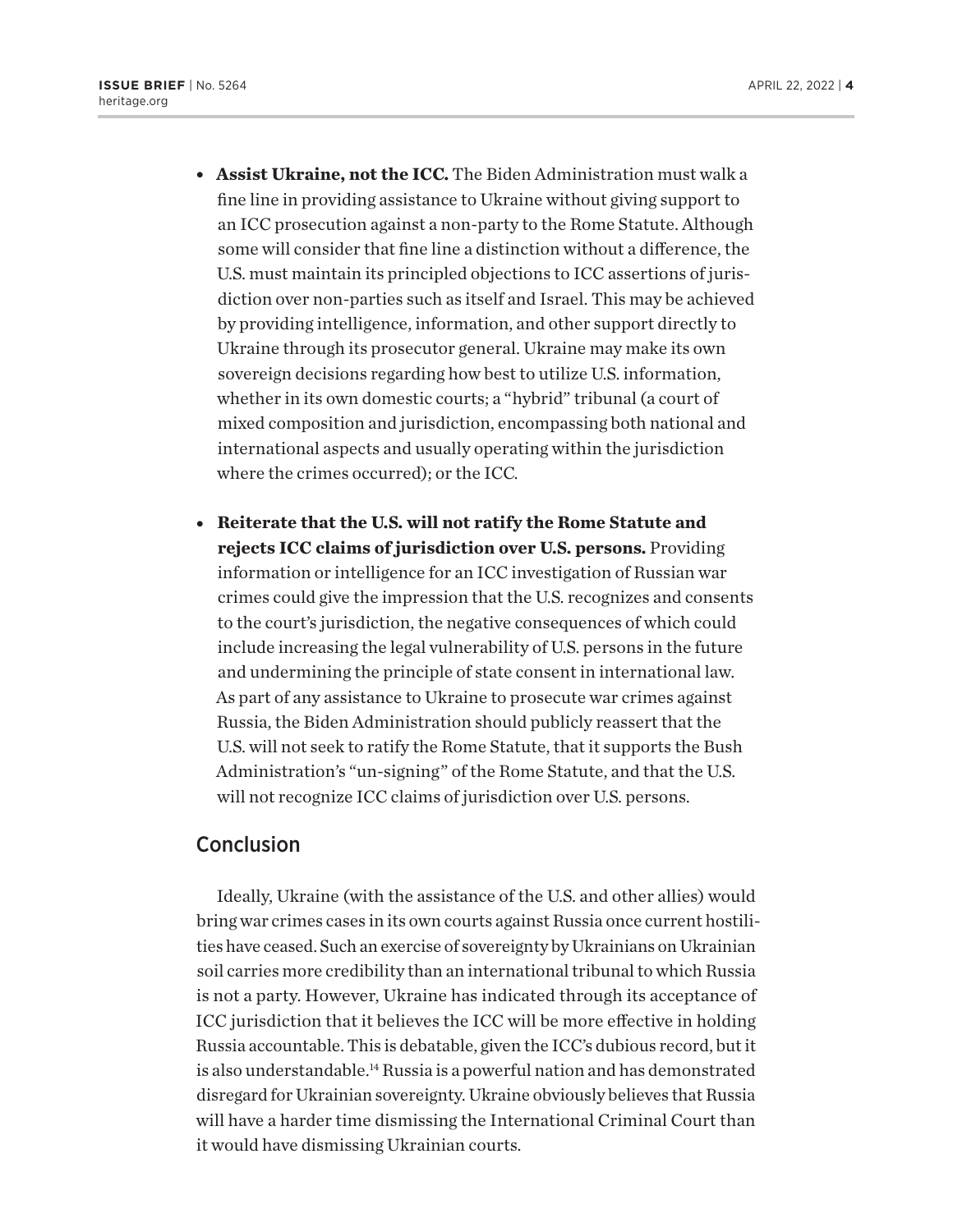Despite its established skepticism with respect to the ICC, the U.S. should assist Ukraine in view of the mounting evidence of shocking war crimes committed by Russia. By providing aid and intelligence directly to Ukraine, the Biden Administration would demonstrate its commitment to the rule of law and international security while remaining consistent with the U.S. position on the ICC.

Steven Groves is the Margaret Thatcher Fellow in the Margaret Thatcher Center for Freedom at The Heritage Foundation. Brett D. Schaefer is Jay Kingham Senior Research Fellow in International Regulatory Affairs in the Thatcher Center.